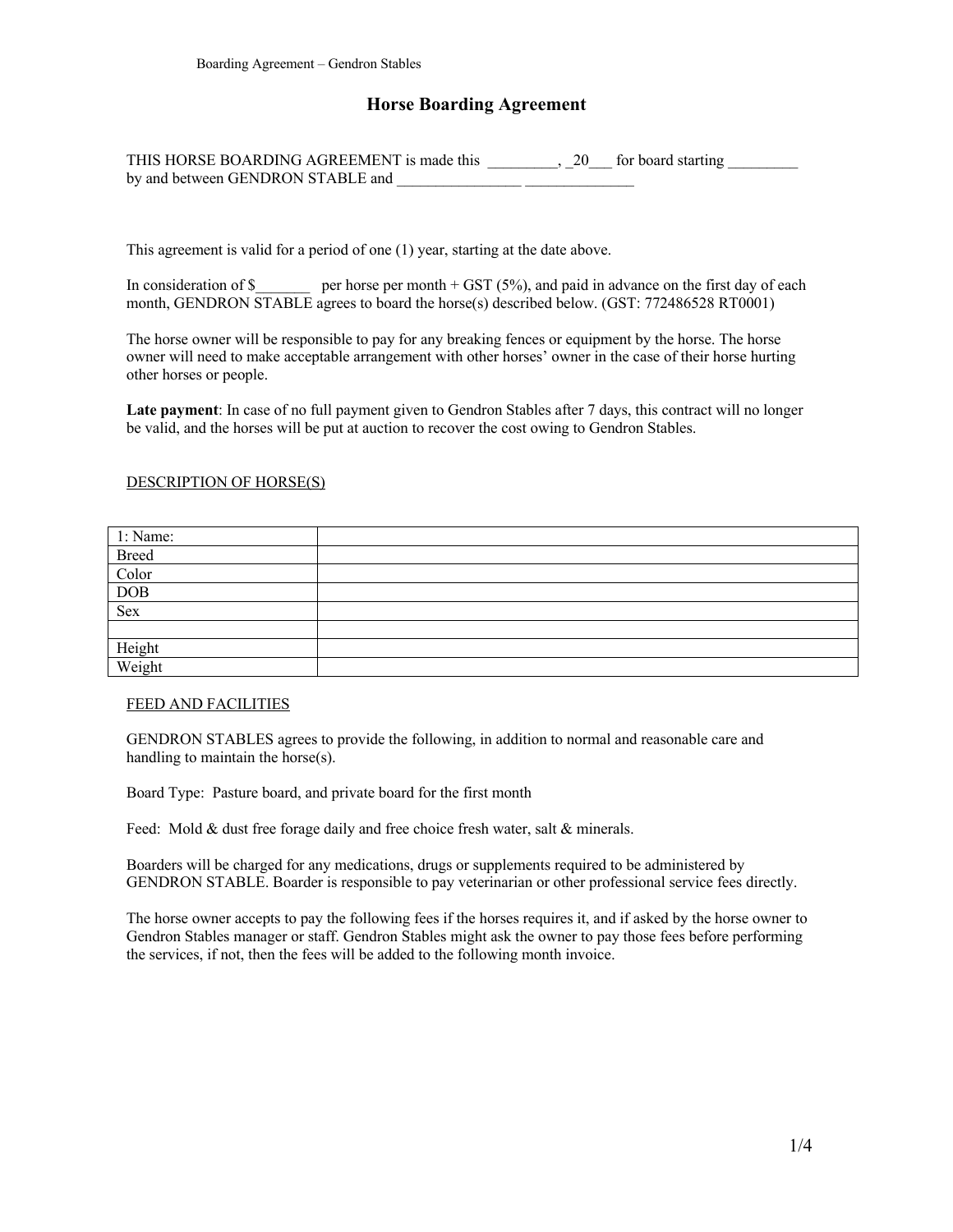| Mild pain killer given (Bute by mouth), as prescribed      | 25\$                            |
|------------------------------------------------------------|---------------------------------|
| Intra muscular injection prescribed by vet and provided by | 25\$                            |
| horse owner or yet.                                        |                                 |
| De-warmer per mouth, supply and administered               | 35\$                            |
| PID: AA01C8QGX                                             |                                 |
| Stool sample analyses                                      | 25\$                            |
| Transporting a horse somewhere                             | 75\$/hr                         |
| Rental of horse trailer (when available)                   | $100\$ /day                     |
| Hoof Trimming if managed by Gendron Stables                | 55\$                            |
| Hoof Trimming taking care by horse owner                   | Pay Ferrier directly            |
| Horse owner has the choice to choose the ferrier of their  |                                 |
| choice                                                     |                                 |
| Dressing change and cleaning                               | 50\$ per hour $+$ the equipment |
|                                                            | needed                          |
| Insect repellant spray (thick and fly)                     | 15\$ per time                   |
|                                                            |                                 |
|                                                            |                                 |

5% GST will be add.

### VACCINATIONS

It is the responsibility of the horse owner to see if they want to vaccinate their horses, if so, please inform Gendron Stables.

#### RISK OF LOSS

During the time that horse(s) is/are in the custody of GENDRON STABLE, GENDRON STABLE shall not be liable for any SICKNESS, DISEASE, THEFT; DEATH OR INJURY WHICH MAY BE SUFFERED BY THE HORSE. This includes, but is not limited to, any personal injury or disability the horse may receive while on the GENDRON STABLE premises. OWNER acknowledges and agrees that GENDRON STABLE does not carry any insurance on any horse(s) not owned by GENDRON STABLE, including but not limited to, such insurance for boarding or any other purposes for which the horse(s) is/are covered under any public liability, accidental injury, theft or equine mortality insurance. THAT ALL RISKS RELATING TO BOARDING THE HORSE(S), OR ANY OTHER REASON FOR WHICH THE HORSE(S) IS IN THE POSSESSION OF STABLE SHALL BE BORNED BY OWNER.

### HOLD HARMLESS

OWNER agrees to hold GENDRON STABLE harmless from any and all claims resulting from any damage or injury caused by said horse(s), OWNER, or OWNER'S guest and invitees, or in any way arising out of the STABLE'S duties under this Agreement, including but not limited to, legal fees and expenses incurred by STABLE in defense of such claims.

### LIABILITY INSURANCE

OWNER warrants that he/she presently carries in full force and effect, and throughout the period of this AGREEMENT shall continue to carry and maintain in full force and effect, liability insurance protecting OWNER and GENDRON STABLE from any and all claim(s) arising out of or relating to this AGREEMENT.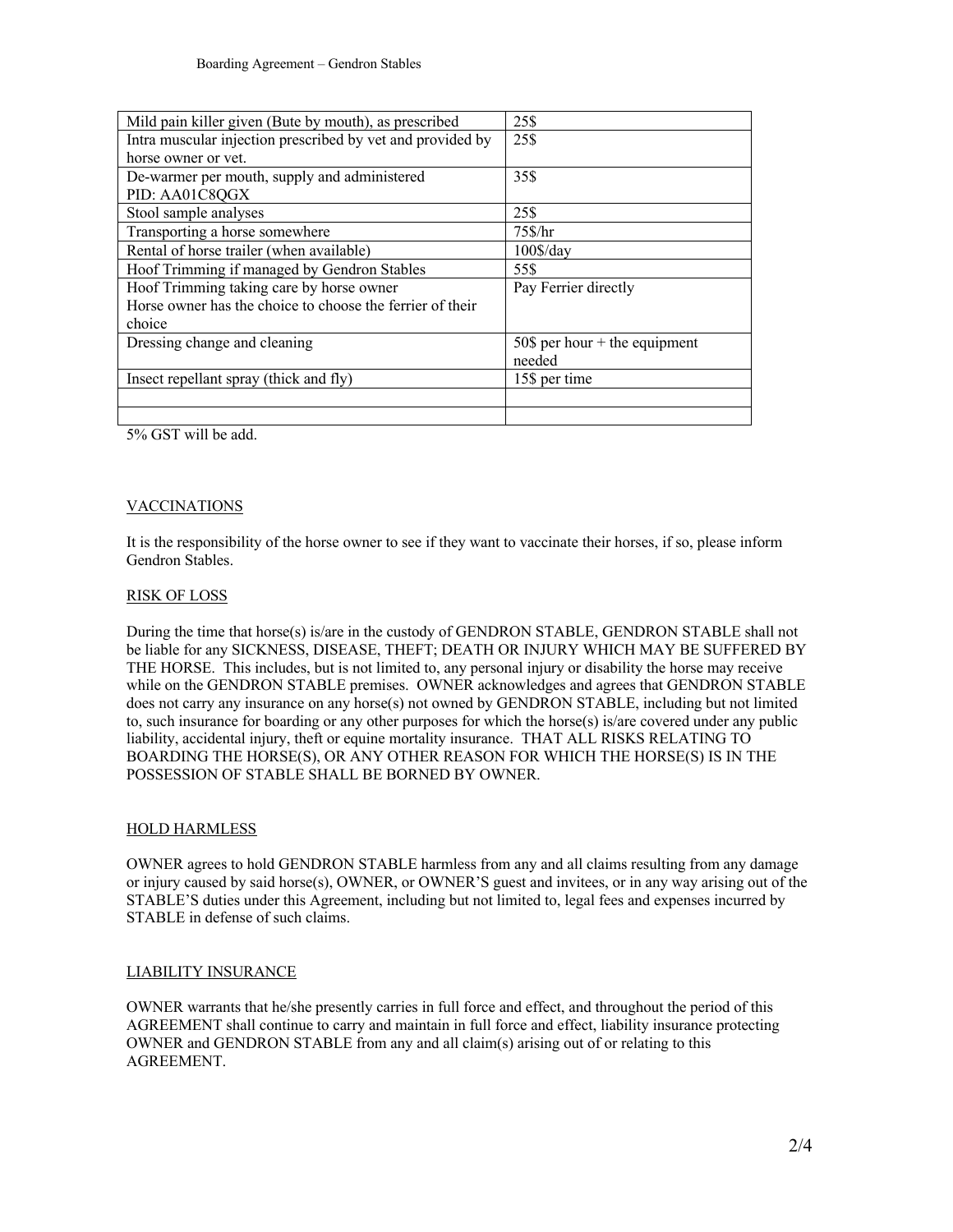Gendron Stables have general commercial insurance with Wawanesa and Capris Insurance. The OWNER and their guest accept to sign the liability insurance waiver provided by Gendron Stables.

## B. EMERGENCY CARE

GENDRON STABLE aggress to attempt to contact OWNER, at the following emergency telephone number \_\_\_\_\_\_\_\_\_\_\_\_\_\_\_\_\_\_\_\_\_, should GENDRON STABLE feel that medical treatment is needed for said horse(s), provided however, that in the event the GENDRON STABLE is unable to contact OWNER within a reasonable time, which time shall be judged and determined solely by GENDRON STABLE, GENDRON STABLE is hereby authorized to secure emergency veterinary care and/or blacksmith care, and by any licensed providers for the health and well being of said horse(s).

### C. SPECIAL CARE INSTRUCTIONS TO GENDRON STABLE BY OWNER:

# D. GENDRON STABLE SPECIFIC RULES:

- Children under 18 years old must be supervised by OWNER and must have a riding helmets when riding a horse.
- GENDRON STABLE must be informed in advance of unsupervised guests coming on property.
- No smoking, drinking alcohol or illegal drugs on property. There is a high fire risk in this area.
- No littering. Please clean up after yourself.
- OWNER or visitor's pets must be pre-approved by GENDRON STABLE
- If something breaks, report it.
- If you want to borrow something that belongs to GENDRON STABLE, ask first.
- In case of injuries, a first aid report must be filled and given to Gendron Stables.
- If someone need to use the bathroom, they can use the Blue Porta Potty provided on site.
- No one can go past the Gendron Stables private fence that surround their house, unless invited.

# E. DEFAULT:

Either party may terminate this AGREEMENT for failure to the other party to meet any material terms of this AGREEMENT, including but not limited by GENDRON STABLE rules. In the case of a default by one party, the other party shall have the right to recover legal fees and expense, if any, incurred as a result of said default. Any payment due to GENDRON STABLE under this AGREEMENT shall be due and payable by the 7 day of the month and immediately by the term of a termination. Failure to make any payment by said